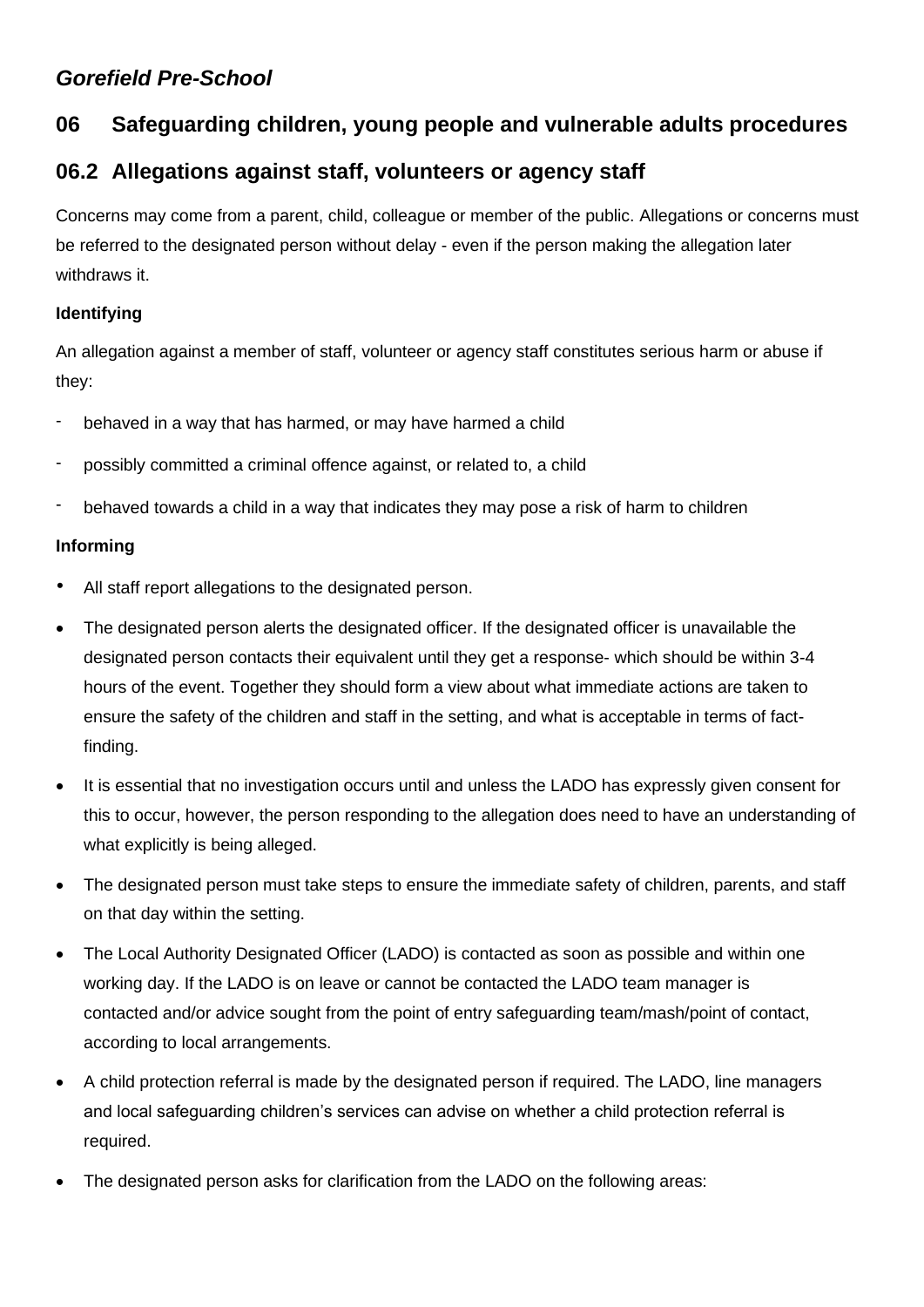- what actions the designated person must take next and when and how the parents of the child are informed of the allegation
- whether or not the LADO thinks a criminal offence may have occurred and whether the police should be informed and if so who will inform them
- whether the LADO is happy for the setting to pursue an internal investigation without input from the LADO, or how the LADO wants to proceed
- whether the LADO thinks the person concerned should be suspended, and whether they have any other suggestions about the actions the designated person has taken to ensure the safety of the children and staff attending the setting
- The designated person records details of discussions and liaison with the LADO including dates, type of contact, advice given, actions agreed and updates on the child's case file.
- Parents are not normally informed until discussion with the LADO has taken place, however in some circumstances the designated person may need to advise parents of an incident involving their child straight away, for example if the child has been injured and requires medical treatment.
- Staff do not investigate the matter unless the LADO has specifically advised them to investigate internally. Guidance should also be sought from the LADO regarding whether or not suspension should be considered. The person dealing with the allegation must take steps to ensure that the immediate safety of children, parents and staff is assured. It may be that in the short-term measures other than suspension, such as requiring a staff member to be office based for a day, or ensuring they do not work unsupervised, can be employed until contact is made with the LADO and advice given.
- The designated person ensures staff fill in 06.1b Safeguarding incident reporting form.
- If after discussion with the designated person, the LADO decides that the allegation is not obviously false, and there is cause to suspect that the child/ren is suffering or likely to suffer significant harm, then the LADO will normally refer the allegation to children's social care.
- If notification to Ofsted is required the designated person will inform Ofsted as soon as possible, but no later than 14 days after the event has occurred. The designated person will liaise with the designated officer about notifying Ofsted.
- The designated person ensures that the 06.1c Confidential safeguarding incident report form is completed and sent to the designated officer. If the designated officer is unavailable their equivalent must be contacted.
- Avenues such as performance management or coaching and supervision of staff will also be used instead of disciplinary procedures where these are appropriate and proportionate. If an allegation is ultimately upheld the LADO may also offer a view about what would be a proportionate response in relation to the accused person.
- The designated person must consider revising or writing a new risk assessment where appropriate, for example if the incident related to an instance where a member of staff has physically intervened to